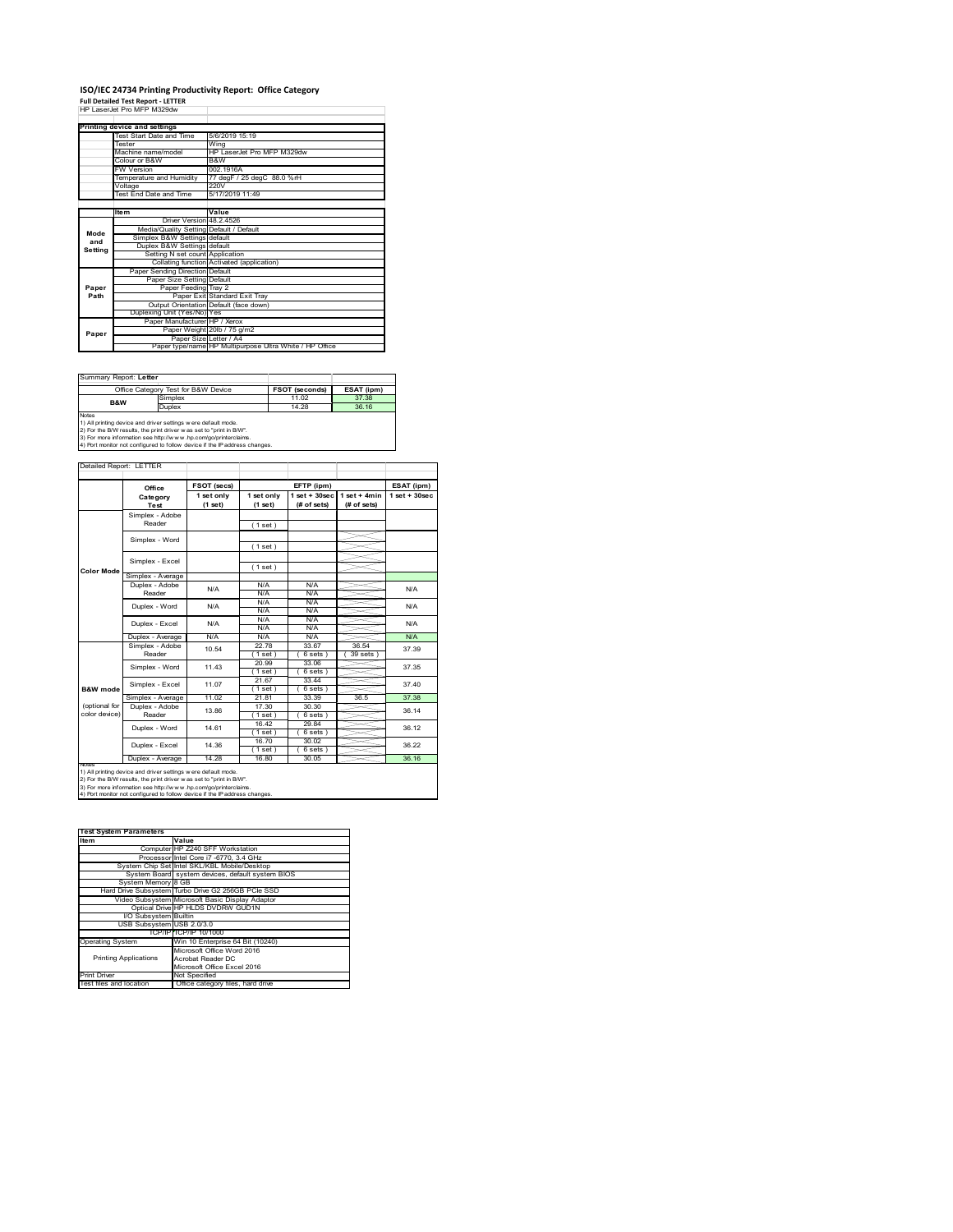### **ISO/IEC 24734 Printing Productivity Report: Office Category Full Detailed Test Report ‐ A4** HP LaserJet Pro MFP M329dw

|         | Printing device and settings            |                                                         |
|---------|-----------------------------------------|---------------------------------------------------------|
|         | Test Start Date and Time                | 5/6/2019 15:19                                          |
|         | Tester                                  | Wina                                                    |
|         | Machine name/model                      | HP LaserJet Pro MFP M329dw                              |
|         | Colour or B&W                           | B&W                                                     |
|         | <b>FW Version</b>                       | 002 1916A                                               |
|         | Temperature and Humidity                | 77 degF / 25 degC 88.0 %rH                              |
|         | Voltage                                 | 220V                                                    |
|         | Test End Date and Time                  | 5/17/2019 11:49                                         |
|         |                                         |                                                         |
|         | <b>Item</b>                             | Value                                                   |
|         | Driver Version 48.2.4526                |                                                         |
| Mode    | Media/Quality Setting Default / Default |                                                         |
| and     | Simplex B&W Settings default            |                                                         |
| Setting | Duplex B&W Settings default             |                                                         |
|         | Setting N set count Application         |                                                         |
|         |                                         | Collating function Activated (application)              |
|         | Paper Sending Direction Default         |                                                         |
|         | Paper Size Setting Default              |                                                         |
| Paper   | Paper Feeding Tray 2                    |                                                         |
| Path    |                                         | Paper Exit Standard Exit Tray                           |
|         |                                         | Output Orientation Default (face down)                  |
|         | Duplexing Unit (Yes/No) Yes             |                                                         |
|         | Paper Manufacturer HP / Xerox           |                                                         |
| Paper   |                                         | Paper Weight 20lb / 75 g/m2                             |
|         |                                         | Paper Size Letter / A4                                  |
|         |                                         | Paper type/name HP Multipurpose Ultra White / HP Office |

| Summary Report: A4 |                                                                                                                                                                                                          |                       |            |
|--------------------|----------------------------------------------------------------------------------------------------------------------------------------------------------------------------------------------------------|-----------------------|------------|
|                    | Office Category Test for B&W Device                                                                                                                                                                      | <b>FSOT (seconds)</b> | ESAT (ipm) |
| <b>B&amp;W</b>     | Simplex                                                                                                                                                                                                  | 11.42                 | 35.64      |
|                    | Duplex                                                                                                                                                                                                   | 14.63                 | 34.58      |
| <b>Notes</b>       | 1) All printing device and driver settings w ere default mode.<br>2) For the B/W results, the print driver was set to "print in B/W".<br>3) For more information see http://www.hp.com/go/printerclaims. |                       |            |
|                    | 4) Port monitor not configured to follow device if the IP address changes.                                                                                                                               |                       |            |

**FETP** (ipm) **ESAT** (ipm) **1 set only (1 set) 1 set only (1 set) 1 set + 30sec (# of sets) 1 set + 4min (# of sets) 1 set + 30sec** ( 1 set ) ( 1 set ) ( 1 set ) Simplex - Average Duplex - Adobe  $N/f$ N/A N/A N/A N/A N/A N/A N/A N/A  $N/A$   $N/A$   $N$ Puplex - Average N/A N/A N/A N/A N/A N/A<br>
Simplex - Adobe 10.91 21.99 32.24 35.01 35.6<br>
Reader 10.91 (1 set) (6 sets) (37 sets) 21.99 32.24 35.01<br>
(1 set) (6 sets) (37 sets)<br>
19.96 31.43  $( 6 \text{ sets } )$ <br> $31.43$ 19.96 31.43 ( 1 set ) ( 6 sets ) 21.22 31.98  $\frac{1.162}{21.05}$  ( 6 sets )<br> $\frac{21.05}{21.05}$  31.88 Simplex - Average 11.4 21.05 31.88 35.04<br>
Duplex - Adobe 14.12 17.00 29.06 34.58<br>
Reader 14.12 17.00 29.06 34.58 17.00 29.06<br>(1 set) (6 sets 1 set ) ( 6 sets )<br>15.76 28.34 28.34  $( 6 \text{ sets } )$ <br> $28.86$  $(1$  set)<br> $(1$  set)<br> $(1$  set)  $( 6 \text{ set} 28.75)$ Duplex - Average | 14.6 | 16.41 | 28.75 | 34.58 14.55 Duplex - Word Duplex - Excel 34.54 34.64 15.21 14.12 N/A 35.66 35.62 35.64 34.58 N/A Simplex - Word 12.02 Duplex - Excel 10.91 notes<br>1) All printing device and driver settings were default mode.<br>2) For the B/W results, the print driver was set to "print in B/W".<br>3) For more information see http://www.hp.com/go/printerclaims.<br>4) Por moralitor not c **B&W** mod (optional for color device) **Colour Mode** Simplex - Adobe Reader Simplex - Excel Simplex - Word Simplex - Excel 11.31 Reader Duplex - Word ailed Report: A4 **FSOT** (secs) **Category Test** N/A  $N/A$   $N/A$   $N/A$   $N/A$   $N/A$ N/A

| <b>Test System Parameters</b> |                                                    |
|-------------------------------|----------------------------------------------------|
| Item                          | Value                                              |
|                               | Computer HP Z240 SFF Workstation                   |
|                               | Processor Intel Core i7 -6770, 3.4 GHz             |
|                               | System Chip Set Intel SKL/KBL Mobile/Desktop       |
|                               | System Board system devices, default system BIOS   |
| System Memory 8 GB            |                                                    |
|                               | Hard Drive Subsystem Turbo Drive G2 256GB PCle SSD |
|                               | Video Subsystem Microsoft Basic Display Adaptor    |
|                               | Optical Drive HP HLDS DVDRW GUD1N                  |
| I/O Subsystem Builtin         |                                                    |
| USB Subsystem USB 2.0/3.0     |                                                    |
|                               | TCP/IPITCP/IP 10/1000                              |
| <b>Operating System</b>       | Win 10 Enterprise 64 Bit (10240)                   |
|                               | Microsoft Office Word 2016                         |
| <b>Printing Applications</b>  | Acrobat Reader DC                                  |
|                               | Microsoft Office Excel 2016                        |
| <b>Print Driver</b>           | Not Specified                                      |
| Test files and location       | Office category files, hard drive                  |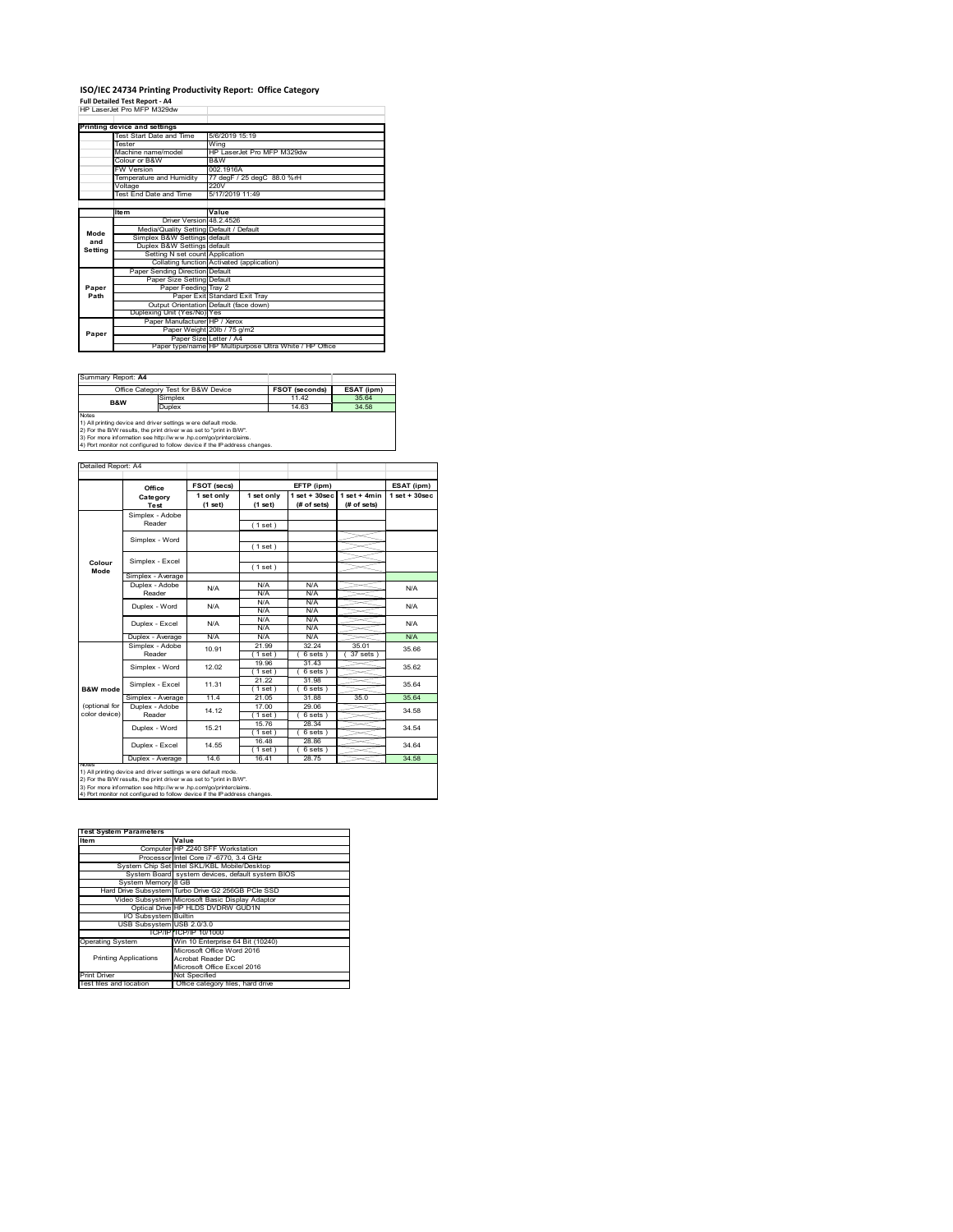# **ISO/IEC 24734 Printing Productivity Report: Office Category Feature Performance Full Report ‐ Office Feature Performance Test** HP LaserJet Pro MFP M329dw

|         | Printing device and settings            |                                                         |
|---------|-----------------------------------------|---------------------------------------------------------|
|         | Test Start Date and Time                | 5/6/2019 15:19                                          |
|         | Tester                                  | Wing                                                    |
|         | Machine name/model                      | HP LaserJet Pro MFP M329dw                              |
|         | Colour or B&W                           | B&W                                                     |
|         | <b>FW Version</b>                       | 002 1916A                                               |
|         | Temperature and Humidity                | 77 degF / 25 degC 88.0 %rH                              |
|         | Voltage                                 | 220V                                                    |
|         | Test End Date and Time                  | 5/17/2019 11:49                                         |
|         |                                         |                                                         |
|         | <b>Item</b>                             | Value                                                   |
|         | Driver Version 48 2 4526                |                                                         |
| Mode    | Media/Quality Setting Default / Default |                                                         |
| and     | Simplex B&W Settings default            |                                                         |
| Setting | Duplex B&W Settings default             |                                                         |
|         | Setting N set count Application         |                                                         |
|         |                                         | Collating function Activated (application)              |
|         | Paper Sending Direction Default         |                                                         |
|         | Paper Size Setting Default              |                                                         |
| Paper   | Paper Feeding Tray 2                    |                                                         |
| Path    |                                         | Paper Exit Standard Exit Tray                           |
|         |                                         | Output Orientation Default (face down)                  |
|         | Duplexing Unit (Yes/No) Yes             |                                                         |
|         | Paper Manufacturer HP / Xerox           |                                                         |
| Paper   |                                         | Paper Weight 20lb / 75 g/m2                             |
|         | Paper Size Letter / A4                  |                                                         |
|         |                                         | Paper type/name HP Multipurpose Ultra White / HP Office |

| <b>ISO Print Productivity Report: Feature Performance Test Summary</b>                                                                                                                                                                                                                            |         |                               |                                      |
|---------------------------------------------------------------------------------------------------------------------------------------------------------------------------------------------------------------------------------------------------------------------------------------------------|---------|-------------------------------|--------------------------------------|
|                                                                                                                                                                                                                                                                                                   |         |                               | <b>Feature Performance Ratio</b>     |
| <b>Printing Modes</b><br>(Feature Adobe Reader - Office test file)                                                                                                                                                                                                                                |         | FSOT (base)<br>FSOT (feature) | <b>ESAT</b> (feature)<br>ESAT (base) |
| A5. Landscape Feed. Simplex. Colour                                                                                                                                                                                                                                                               | Simplex |                               |                                      |
| A5, Portrait Feed, Simplex, Colour                                                                                                                                                                                                                                                                | Simplex |                               |                                      |
| Legal, Simplex, Colour                                                                                                                                                                                                                                                                            | Simplex |                               |                                      |
| Legal, Duplex, Colour                                                                                                                                                                                                                                                                             | Duplex  |                               |                                      |
| A4, 1200 dpi, Simplex, Colour                                                                                                                                                                                                                                                                     | Simplex |                               |                                      |
| Letter, 1200 dpi, Simplex, Colour                                                                                                                                                                                                                                                                 | Simplex |                               |                                      |
| A4. General Office. Simplex. Colour                                                                                                                                                                                                                                                               | Simplex |                               |                                      |
| Letter, General Office, Simplex, Colour                                                                                                                                                                                                                                                           | Simplex |                               |                                      |
| A5, Landscape Feed, Simplex, B/W                                                                                                                                                                                                                                                                  | Simplex | 144%                          | 166%                                 |
| A5. Portrait Feed. Simplex. B/W                                                                                                                                                                                                                                                                   | Simplex | 62%                           | 56%                                  |
| Legal, Simplex, B/W                                                                                                                                                                                                                                                                               | Simplex |                               |                                      |
| Legal, Duplex, B/W                                                                                                                                                                                                                                                                                | Duplex  |                               |                                      |
| A4, 1200 dpi, Simplex, B/W                                                                                                                                                                                                                                                                        | Simplex |                               |                                      |
| Letter, 1200 dpi, Simplex, B/W                                                                                                                                                                                                                                                                    | Simplex |                               |                                      |
| A4, General Office, Simplex, B/W                                                                                                                                                                                                                                                                  | Simplex |                               |                                      |
| Letter, General Office, Simplex, B/W                                                                                                                                                                                                                                                              | Simplex |                               |                                      |
| <b>Notes</b><br>1) All printing device and driver settings were default mode.<br>2) Test conducted with 8-paper Office Feature Performance file.<br>3) For more information see http://www.hp.com/go/printerclaims.<br>4) Port monitor not configured to follow device if the IP address changes. |         |                               |                                      |

| <b>Printing Modes</b>                               |                     | <b>Base Printing Mode</b> |                      | <b>Feature Performance</b>      |                                         |                                      |
|-----------------------------------------------------|---------------------|---------------------------|----------------------|---------------------------------|-----------------------------------------|--------------------------------------|
| Feature Adobe Reader - Office<br>test file (8-page) | <b>FSOT</b><br>Base | <b>ESAT</b><br>Base       | 1 set<br>FSOT (secs) | $1$ set $+30$ sec<br>ESAT (ipm) | FSOT (base)<br><b>FSOT</b><br>(feature) | <b>ESAT</b> (feature)<br>ESAT (base) |
| A5, Landscape Feed, Simplex, Colour                 |                     |                           |                      |                                 |                                         |                                      |
| A5, Portrait Feed, Simplex, Colour                  |                     |                           |                      |                                 |                                         |                                      |
| Legal, Simplex, Colour                              |                     |                           |                      |                                 |                                         |                                      |
| Legal, Duplex, Colour                               |                     |                           |                      |                                 |                                         |                                      |
| A4, 1200 dpi, Simplex, Colour                       |                     |                           |                      |                                 |                                         |                                      |
| Letter, 1200 dpi, Simplex, Colour                   |                     |                           |                      |                                 |                                         |                                      |
| A4, General Office, Simplex, Colour                 |                     |                           |                      |                                 |                                         |                                      |
| Letter, General Office, Simplex, Colour             |                     |                           |                      |                                 |                                         |                                      |
| A5, Landscape Feed, Simplex, B/W                    | 17.8                | 35.64                     | 12.4                 | 59.2                            | 144%                                    | 166%                                 |
| A5, Portrait Feed, Simplex, B/W                     | 178                 | 35 64                     | 28.82                | 20.0                            | 62%                                     | 56%                                  |
| Legal, Simplex, B/W                                 | 17.13               | 37.37                     |                      |                                 |                                         |                                      |
| Legal, Duplex, B/W                                  | 17.13               | 37.37                     |                      |                                 |                                         |                                      |
| A4, 1200 dpi, Simplex, B/W                          | 178                 | 35 64                     |                      |                                 |                                         |                                      |
| Letter, 1200 dpi, Simplex, B/W                      | 17.13               | 37.37                     |                      |                                 |                                         |                                      |
| A4, General Office, Simplex, B/W                    | 17.8                | 35.64                     |                      |                                 |                                         |                                      |
| Letter, General Office, Simplex, B/W                | 17.13               | 37.37                     |                      |                                 |                                         |                                      |

 $\sim$   $\sim$ 

1) All printing device and driver settings were default mode.<br>2) Test conducted with 8-paper Office Feature Performance file<br>3) For more information see http://www.hp.com/go/printerclaims.<br>4) Port monitor not configured to

**IValue**<br>
Computer HP Z240 SFF Workstation<br>
Processor Intel Core i7 -6770, 3.4 GHz<br>
System Chip Set Intel SKL/KBL Mobile/Desktop<br>
System Board system devices, default system BIOS<br> Board syste<br>emory 8 GB Hard Drive Subsystem Turbo Drive G2 256GB PCIe SSD Video Subsystem Microsoft Basic Display Adaptor Optical Drive HP HLDS DVDRW GUD1N Bystem<br>Ial Drive<br>Builtem USB Subsystem USB 2.0/3.0 TCP/IP (TCP/IP 10/1000)<br>Operating System<br>Thriting Applications<br>Thriting Applications<br>Thriting Applications<br>Thriting Applications<br>Thriting Microsoft Office Excel 2016<br>Test flies and location<br>Office category files, hard driv Printing Applications **Test System Software Test System Parameters**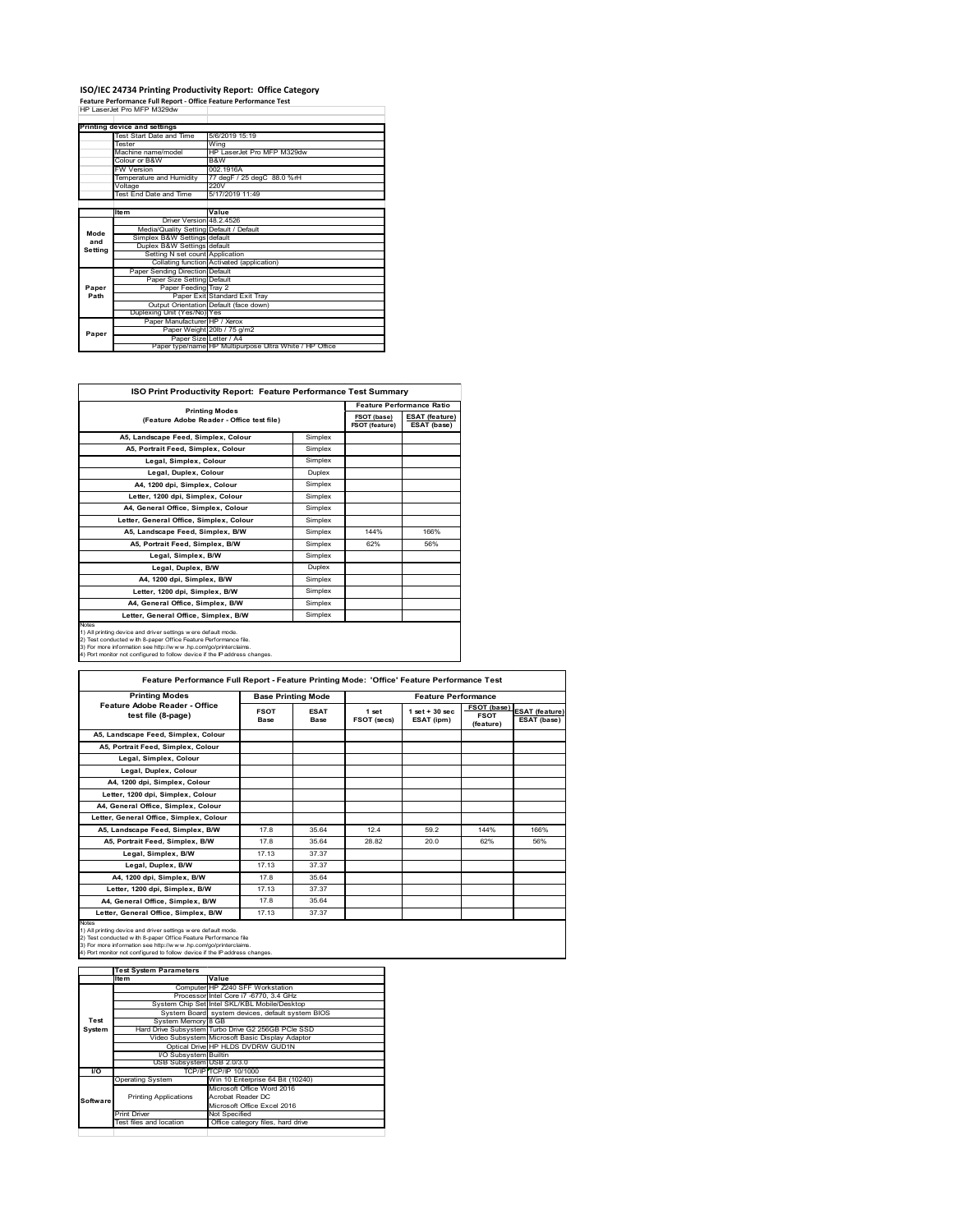### **ISO/IEC 17629 First Print Out Time Report: Office Category Full Detailed Test Report ‐ LETTER** HP LaserJet Pro MFP M329dw

| HP Laser let Pro MFP M329dw                |                            |
|--------------------------------------------|----------------------------|
|                                            |                            |
| Printing device and settings               |                            |
| Test Start Date and Time                   | 5/6/2019 15:05             |
| Tester                                     | Wina                       |
| Machine name/model                         | HP LaserJet Pro MFP M329dw |
| Colour or B&W                              | B&W                        |
| <b>FW Version</b>                          | 002.1916A                  |
| Configuration (options)                    | Default                    |
| Controller                                 | 11700                      |
| Printing device page count                 | Not Specified              |
| Printing supplies page count Not Specified |                            |
| Temperature and Humidity                   | 79 degF / 26 degC 49.0 %rH |
| $\frac{1}{2}$                              | 22011                      |

|            | Through supplies page count nect opecined |                                |
|------------|-------------------------------------------|--------------------------------|
|            | Temperature and Humidity                  | 79 degF / 26 degC 49.0 %rH     |
|            | Voltage                                   | 220V                           |
|            | Test End Date and Time                    | 5/6/2019 17:20                 |
|            | <b>Item</b>                               | Value                          |
| Mode       | PDL and driver version                    | 48.2.4526                      |
|            | Print Quality mode                        | default                        |
| and        | <b>B&amp;W</b> settings                   | default                        |
| Setting    | Paper feed orientation                    | Short Edge                     |
| Paper      | Paper type setting                        | default                        |
|            | Paper feeding                             | Standard cassette              |
|            | Paper exit                                | Standard exit trav             |
| Paper Path | Output orientation                        | default (face up or face down) |

**ISO First Page Out Time Summary Report: Office Category**

**FPOT from Ready (seconds)**<br>
Simplex 5.76 **Duplex**<br>Notes<br>1) All printing device and driver settings were default mode.<br>2) For the BM results, the print driver was set to "print in BM".<br>4) For more information see http://www.hp.com/golprinterclaims.<br>4) Port monitor Summary Report: **Letter B&W**

|                                                                 |                                                                                                                                                                                                                                                                                                                                                                                                              | ISO First Page Out Time Report: Office Category |                    |                              |                      |                   |            |
|-----------------------------------------------------------------|--------------------------------------------------------------------------------------------------------------------------------------------------------------------------------------------------------------------------------------------------------------------------------------------------------------------------------------------------------------------------------------------------------------|-------------------------------------------------|--------------------|------------------------------|----------------------|-------------------|------------|
| <b>Detailed Report: LETTER</b>                                  |                                                                                                                                                                                                                                                                                                                                                                                                              | Word<br>(seconds)                               | Excel<br>(seconds) | Adobe<br>Reader<br>(seconds) | Average<br>(seconds) | <b>Delay Time</b> |            |
|                                                                 | FPOT from Ready - Simplex                                                                                                                                                                                                                                                                                                                                                                                    |                                                 |                    |                              |                      |                   |            |
|                                                                 | FPOT from Ready - Duplex                                                                                                                                                                                                                                                                                                                                                                                     |                                                 |                    |                              |                      |                   |            |
| <b>Color Mode</b>                                               | FPOT from Sleep - Simplex                                                                                                                                                                                                                                                                                                                                                                                    |                                                 |                    | N/A                          |                      |                   |            |
|                                                                 | Recovery Time                                                                                                                                                                                                                                                                                                                                                                                                |                                                 |                    |                              |                      |                   |            |
|                                                                 | FPOT from Off - Simplex                                                                                                                                                                                                                                                                                                                                                                                      |                                                 |                    |                              |                      |                   |            |
|                                                                 | Warm-up Time                                                                                                                                                                                                                                                                                                                                                                                                 |                                                 |                    |                              |                      |                   |            |
|                                                                 | FPOT from Ready - Simplex                                                                                                                                                                                                                                                                                                                                                                                    | 6.26                                            | 5.54               | 5.46                         | 5.76                 | 48 Seconds        |            |
|                                                                 | FPOT from Ready - Duplex                                                                                                                                                                                                                                                                                                                                                                                     |                                                 |                    |                              |                      |                   |            |
| <b>B&amp;W Mode</b>                                             | FPOT from Sleep - Simplex                                                                                                                                                                                                                                                                                                                                                                                    |                                                 |                    | 7.92                         |                      | 61 Minutes        |            |
|                                                                 | Recovery Time                                                                                                                                                                                                                                                                                                                                                                                                |                                                 |                    | 2.5                          |                      |                   |            |
|                                                                 |                                                                                                                                                                                                                                                                                                                                                                                                              |                                                 |                    |                              |                      |                   |            |
|                                                                 | FPOT from Off - Simplex                                                                                                                                                                                                                                                                                                                                                                                      |                                                 |                    | 36.16                        |                      |                   |            |
|                                                                 | Warm-up Time                                                                                                                                                                                                                                                                                                                                                                                                 |                                                 |                    | 30.70                        |                      |                   |            |
| Notes<br><b>HP Data Table</b><br><b>Detailed Report: LETTER</b> | 1) All printing device and driver settings w ere default mode.<br>2) For the B/W results, the print driver w as set to "print in B/W".<br>3) For more information see http://www.hp.com/go/printerclaims.<br>4) Port monitor not configured to follow device if the IP address changes.<br>5) Page counts w ere collected after completion of the tests.<br>6) Details for FPOT from Sleep are show n below. |                                                 |                    |                              |                      |                   |            |
|                                                                 |                                                                                                                                                                                                                                                                                                                                                                                                              | <b>FPOT Avg</b>                                 | FPOT (secs)        | FPOT (secs)                  | FPOT (secs)          | Application       | Delay Time |
|                                                                 | FPOT from Sleep                                                                                                                                                                                                                                                                                                                                                                                              | (se cs)<br>N/A                                  | Iteration 1<br>N/A | Iteration 2<br>N/A           | Iteration 3<br>N/A   | Adobe Reader      |            |
| <b>Color Mode</b>                                               | FPOT from Sleep (15 minutes)<br>HP/Non ISO Test                                                                                                                                                                                                                                                                                                                                                              | N/A                                             | N/A                | N/A                          | N/A                  | Adobe Reader      |            |
| <b>B&amp;W Mode</b>                                             | FPOT from Sleep                                                                                                                                                                                                                                                                                                                                                                                              | 7.92                                            | 7.92               | 7.92                         | N/A                  | Adobe Reader      | 61 Minutes |

|                                  | <b>Test System Parameters</b> |                                     |  |  |  |
|----------------------------------|-------------------------------|-------------------------------------|--|--|--|
|                                  | <b>Item</b>                   | Value                               |  |  |  |
|                                  | Computer                      | HP Z240 SFF Workstation             |  |  |  |
|                                  | Processor                     | Intel Core i7 -6770, 3.4 GHz        |  |  |  |
|                                  | System Chip Set               | Intel SKL/KBL Mobile/Desktop        |  |  |  |
|                                  | System Board                  | system devices, default system BIOS |  |  |  |
| Test                             | <b>System Memory</b>          | 8 GB                                |  |  |  |
| System                           | Hard Drive Subsystem          | Turbo Drive G2 256GB PCle SSD       |  |  |  |
|                                  | Video Subsystem               | Microsoft Basic Display Adaptor     |  |  |  |
|                                  | Optical Drive                 | HP HLDS DVDRW GUD1N                 |  |  |  |
|                                  | I/O Subsystem                 | <b>Builtin</b>                      |  |  |  |
|                                  | <b>USB Subsystem</b>          | USB 2.0/3.0                         |  |  |  |
| Printing<br>Device<br>Connection | TCP/IP                        | 10/1000                             |  |  |  |
|                                  | <b>Operating System</b>       | Win 10 Enterprise 64 Bit (10240)    |  |  |  |
|                                  |                               | Microsoft Word 2016                 |  |  |  |
| Software                         | <b>Printing Applications</b>  | Microsoft Excel 2016                |  |  |  |
|                                  |                               | Adobe Reader DC                     |  |  |  |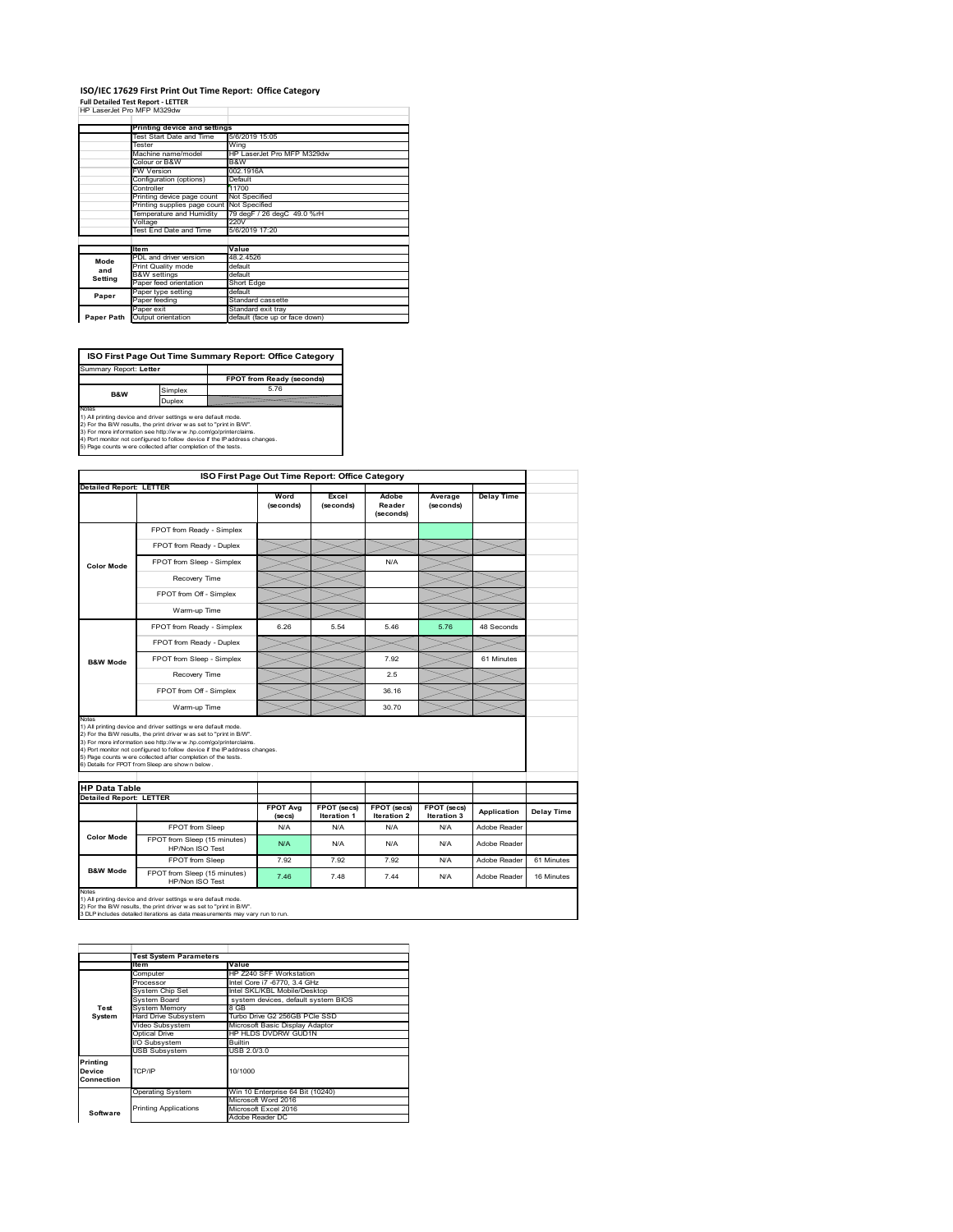# **ISO/IEC 17629 First Print Out Time Report: Office Category**

| Full Detailed Test Report - A4 |  |
|--------------------------------|--|
| HP LaserJet Pro MFP M329dw     |  |

|            | Printing device and settings               |                                |  |  |
|------------|--------------------------------------------|--------------------------------|--|--|
|            |                                            |                                |  |  |
|            | Test Start Date and Time                   | 5/6/2019 15:05                 |  |  |
|            | Tester                                     | Wing                           |  |  |
|            | Machine name/model                         | HP LaserJet Pro MFP M329dw     |  |  |
|            | Colour or B&W                              | B&W                            |  |  |
|            | <b>FW Version</b>                          | 002.1916A                      |  |  |
|            | Configuration (options)                    | Default                        |  |  |
|            | Controller                                 | 11700                          |  |  |
|            | Printing device page count                 | Not Specified                  |  |  |
|            | Printing supplies page count Not Specified |                                |  |  |
|            | Temperature and Humidity                   | 79 degF / 26 degC 49.0 %rH     |  |  |
|            | Voltage                                    | 220V                           |  |  |
|            | <b>Test End Date and Time</b>              | 5/6/2019 17:20                 |  |  |
|            |                                            |                                |  |  |
|            | <b>Item</b>                                | Value                          |  |  |
| Mode       | PDL and driver version                     | 48.2.4526                      |  |  |
| and        | Print Quality mode                         | default                        |  |  |
|            | <b>B&amp;W</b> settings                    | default                        |  |  |
| Setting    | Paper feed orientation                     | Short Edge                     |  |  |
| Paper      | Paper type setting                         | default                        |  |  |
|            | Paper feeding                              | Standard cassette              |  |  |
|            | Paper exit                                 | Standard exit tray             |  |  |
| Paper Path | Output orientation                         | default (face up or face down) |  |  |

**ISO First Page Out Time Summary Report: Office Category**

**FPOT from Ready (seconds)** Simplex 5.92 **Duplex** Notes<br>1) All printing device and driver settings were default mode.<br>2) For the BAV results, the print driver was set to "print in BAV".<br>3) For more information see http://www.hp.com/golprinterclaims.<br>4) Port monitor not co Summary Report: A4 **B&W**

|                                                                                                                                                                                                                                                                                                                                                                                                                                                                            |                                                 | ISO First Page Out Time Report: Office Category |                            |                              |                            |                   |            |
|----------------------------------------------------------------------------------------------------------------------------------------------------------------------------------------------------------------------------------------------------------------------------------------------------------------------------------------------------------------------------------------------------------------------------------------------------------------------------|-------------------------------------------------|-------------------------------------------------|----------------------------|------------------------------|----------------------------|-------------------|------------|
| Detailed Report: A4                                                                                                                                                                                                                                                                                                                                                                                                                                                        |                                                 |                                                 |                            |                              |                            |                   |            |
|                                                                                                                                                                                                                                                                                                                                                                                                                                                                            |                                                 | Word<br>(seconds)                               | Excel<br>(seconds)         | Adobe<br>Reader<br>(seconds) | Average<br>(seconds)       | <b>Delay Time</b> |            |
|                                                                                                                                                                                                                                                                                                                                                                                                                                                                            | FPOT from Ready - Simplex                       |                                                 |                            |                              |                            |                   |            |
|                                                                                                                                                                                                                                                                                                                                                                                                                                                                            | FPOT from Ready - Duplex                        |                                                 |                            |                              |                            |                   |            |
| <b>Color Mode</b>                                                                                                                                                                                                                                                                                                                                                                                                                                                          | FPOT from Sleep - Simplex                       |                                                 |                            | N/A                          |                            |                   |            |
|                                                                                                                                                                                                                                                                                                                                                                                                                                                                            | Recovery Time                                   |                                                 |                            |                              |                            |                   |            |
|                                                                                                                                                                                                                                                                                                                                                                                                                                                                            | FPOT from Off - Simplex                         |                                                 |                            |                              |                            |                   |            |
|                                                                                                                                                                                                                                                                                                                                                                                                                                                                            | Warm-up Time                                    |                                                 |                            |                              |                            |                   |            |
|                                                                                                                                                                                                                                                                                                                                                                                                                                                                            | FPOT from Ready - Simplex                       | 6.57                                            | 5.66                       | 5.53                         | 5.92                       | 48 Seconds        |            |
|                                                                                                                                                                                                                                                                                                                                                                                                                                                                            | FPOT from Ready - Duplex                        |                                                 |                            |                              |                            |                   |            |
| <b>B&amp;W Mode</b>                                                                                                                                                                                                                                                                                                                                                                                                                                                        | FPOT from Sleep - Simplex                       |                                                 |                            | 8.04                         |                            | 61 Minutes        |            |
|                                                                                                                                                                                                                                                                                                                                                                                                                                                                            | Recovery Time                                   |                                                 |                            | 2.5                          |                            |                   |            |
|                                                                                                                                                                                                                                                                                                                                                                                                                                                                            | FPOT from Off - Simplex                         |                                                 |                            | 38.13                        |                            |                   |            |
|                                                                                                                                                                                                                                                                                                                                                                                                                                                                            | Warm-up Time                                    |                                                 |                            | 32.60                        |                            |                   |            |
| Notes<br>1) All printing device and driver settings w ere default mode.<br>2) For the B/W results, the print driver was set to "print in B/W".<br>3) For more information see http://www.hp.com/go/printerclaims.<br>4) Port monitor not configured to follow device if the IP address changes.<br>5) Page counts w ere collected after completion of the tests.<br>6) Details for FPOT from Sleep are show n below.<br><b>HP Data Table</b><br><b>Detailed Report: A4</b> |                                                 |                                                 |                            |                              |                            |                   |            |
|                                                                                                                                                                                                                                                                                                                                                                                                                                                                            |                                                 |                                                 |                            |                              |                            |                   |            |
|                                                                                                                                                                                                                                                                                                                                                                                                                                                                            |                                                 | <b>FPOT Avg</b><br>(se cs)                      | FPOT (secs)<br>Iteration 1 | FPOT (secs)<br>Iteration 2   | FPOT (secs)<br>Iteration 3 | Application       | Delay Time |
|                                                                                                                                                                                                                                                                                                                                                                                                                                                                            | FPOT from Sleep                                 | N/A                                             | N/A                        | N/A                          | N/A                        | Adobe Reader      |            |
| <b>Color Mode</b>                                                                                                                                                                                                                                                                                                                                                                                                                                                          | FPOT from Sleep (15 minutes)<br>HP/Non ISO Test | N/A                                             | N/A                        | N/A                          | N/A                        | Adobe Reader      |            |
| <b>B&amp;W Mode</b>                                                                                                                                                                                                                                                                                                                                                                                                                                                        | FPOT from Sleep                                 | 8.04                                            | 8.03                       | 8.04                         | N/A                        | Adobe Reader      | 61 Minutes |

|            | <b>Test System Parameters</b><br>Item | Value                               |  |  |
|------------|---------------------------------------|-------------------------------------|--|--|
|            |                                       |                                     |  |  |
|            | Computer                              | HP Z240 SFF Workstation             |  |  |
|            | Processor                             | Intel Core i7 -6770, 3.4 GHz        |  |  |
|            | System Chip Set                       | Intel SKL/KBL Mobile/Desktop        |  |  |
|            | System Board                          | system devices, default system BIOS |  |  |
| Test       | <b>System Memory</b>                  | 8 GB                                |  |  |
| System     | <b>Hard Drive Subsystem</b>           | Turbo Drive G2 256GB PCle SSD       |  |  |
|            | Video Subsystem                       | Microsoft Basic Display Adaptor     |  |  |
|            | Optical Drive                         | HP HLDS DVDRW GUD1N                 |  |  |
|            | I/O Subsystem                         | Builtin                             |  |  |
|            | <b>USB Subsystem</b>                  | USB 2.0/3.0                         |  |  |
| Printing   |                                       |                                     |  |  |
| Device     | TCP/IP                                | 10/1000                             |  |  |
| Connection |                                       |                                     |  |  |
|            | <b>Operating System</b>               | Win 10 Enterprise 64 Bit (10240)    |  |  |
|            |                                       | Microsoft Word 2016                 |  |  |
| Software   | <b>Printing Applications</b>          | Microsoft Excel 2016                |  |  |
|            |                                       | Adobe Reader DC                     |  |  |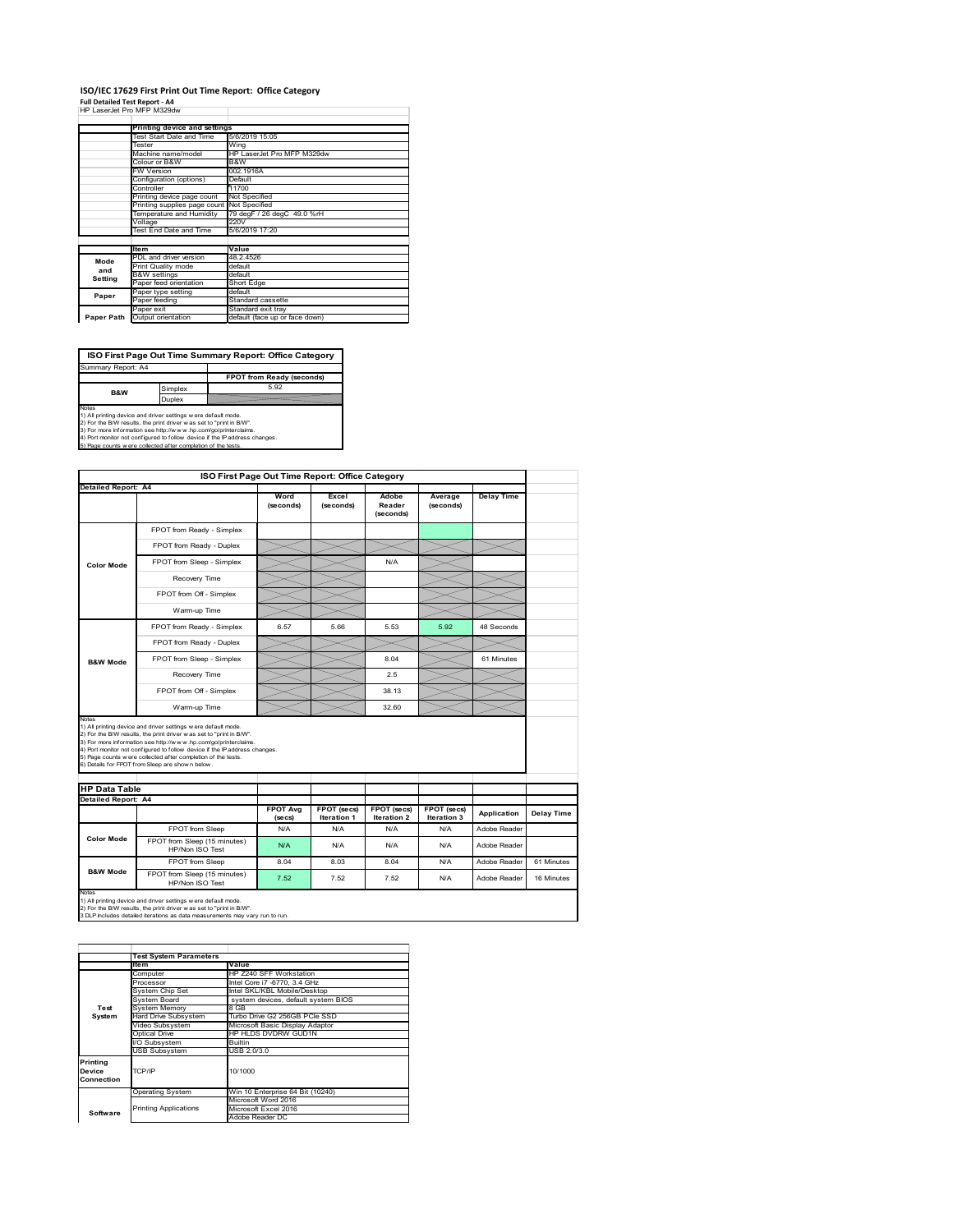### **ISO/IEC 29183 Copy Productivity Report**

**Full Detailed Test Report ‐ LETTER**

|      | HP LaserJet Pro MFP M329dw              |                                                     |
|------|-----------------------------------------|-----------------------------------------------------|
|      |                                         |                                                     |
|      | <b>Machine Setup Information</b>        |                                                     |
|      | Test Start Date and Time 5/8/2019 14:20 |                                                     |
|      | Tester Wing                             |                                                     |
|      |                                         | Machine name/model HP LaserJet Pro MFP M329dw       |
|      | Colour or B&W B&W                       |                                                     |
|      | FW Version 002.1916A                    |                                                     |
|      | Configuration (options) Not Specified   |                                                     |
|      |                                         | Temperature and Humidity 73 degF / 23 degC 57.0 %rH |
|      | Test End Date and Time: 5/18/2019 15:17 |                                                     |
|      |                                         |                                                     |
|      | Pre-set Item                            | <b>Pre-set Value</b>                                |
|      | Output Resolution Default               |                                                     |
|      | Output Quality Default                  |                                                     |
| Mode |                                         | Copying Mode Colour for Colour and B&W for B&W      |
|      | Auto Density Adjustment Default         |                                                     |
|      |                                         | Collating function Set in Control Panel             |

| Paper     | Paper Sending Direction Default |                                                         |
|-----------|---------------------------------|---------------------------------------------------------|
|           | Paper Type Setting Default      |                                                         |
| Paper     | Paper Feeding Tray 2            |                                                         |
| Path      | Paper Exit Default              |                                                         |
|           |                                 | Face Up Exit Default (face down)                        |
|           | Fixing Capability Default       |                                                         |
| Temporary | Image Quality Stability Default |                                                         |
| Stop      | Capacity of Paper Default       |                                                         |
|           | Others None                     |                                                         |
|           |                                 |                                                         |
|           | Paper Manufacturer HP / Xerox   |                                                         |
| Paper     |                                 | Paper Weight 20lb / 75 g/m2                             |
|           | Paper Size Letter / A4          |                                                         |
|           |                                 | Paper type/name HP Multipurpose Ultra White / HP Office |

| Summary Report: Letter |              |             |
|------------------------|--------------|-------------|
|                        |              |             |
|                        | <b>SFCOT</b> | sESAT (ipm) |
| <b>R&amp;W</b>         | 5 75         | 37.37       |

Notes

First Copy Out and Copy Speed measured using ISO/IEC 29183, excludes first set of test documents. For more information see http://w w w .hp.com/go/printerclaims. Exact speed varies depending on the system configuration and document.

Only Target A w as used, all test documents have the same Saturated throughput. Reference ISO/IEC29183:2010 Clause 5, Sections 5.3.1 and 5.3.2

| Detailed Report: LETTER |               |              |       |             |                |             |
|-------------------------|---------------|--------------|-------|-------------|----------------|-------------|
|                         |               |              |       | sEFTP (ipm) |                |             |
|                         | <b>Target</b> | sFCOT (secs) | 1copy | 1copy+30sec | 1copy+4minutes | sESAT (ipm) |
|                         | A             | 5.75         | 10.43 | 33.26       | 36.75          | 37.37       |
|                         |               |              |       | 21 sets     | 151 sets       |             |
|                         | B             |              |       |             |                |             |
|                         |               |              |       |             |                |             |
| <b>B&amp;W</b>          | C             |              |       |             |                |             |
|                         |               |              |       |             |                |             |
|                         | D             |              |       |             |                |             |
|                         |               |              |       |             |                |             |
|                         | Average       | 5.75         | 10.43 | 33.26       | 36.75          | 37.37       |

#### Notes

First Copy Out and Copy Speed measured using ISO/IEC 29183, excludes first set of test documents. For more information see http://w w w .hp.com/go/printerclaims. Exact speed varies depending on the system configuration and document. Only Target A w as used, all test documents have the same Saturated throughput. Reference ISO/IEC29183:2010 Clause 5, Sections 5.3.1 and 5.3.2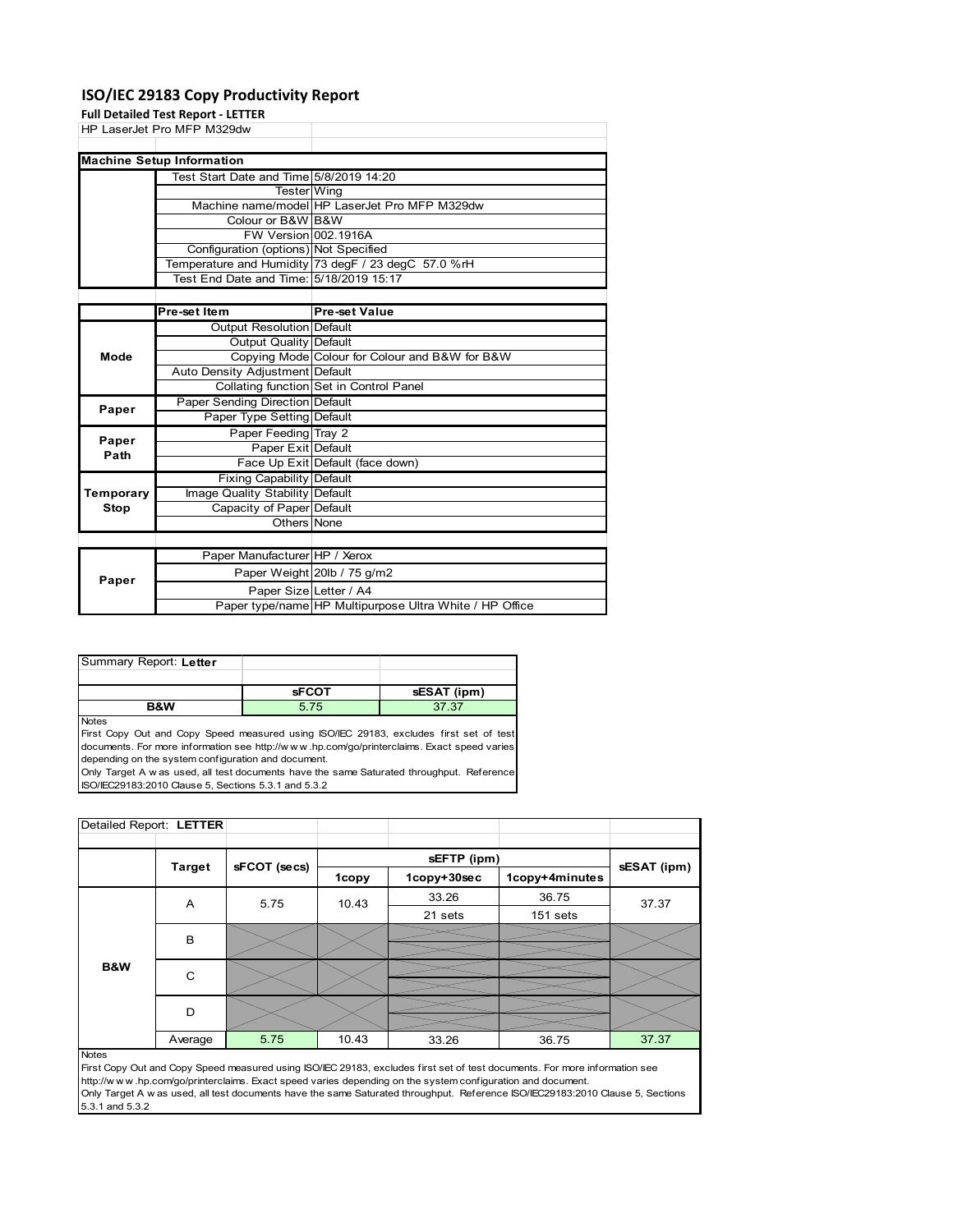### **ISO/IEC 29183 Copy Productivity Report**

#### **Full Detailed Test Report ‐ A4**

HP LaserJet Pro MFP M329dw Test Start Date and Time 5/8/2019 14:20 Tester Wing<br>Machine name/model HP La HP LaserJet Pro MFP M329dw Colour or B&W B&W<br>FW Version 002.1916A **FW Version** Configuration (options) Not Specified Temperature and Humidity 73 degF / 23 degC 57.0 %rH Test End Date and Time: 5/18/2019 15:17 **Machine Setup Information**

|           | Pre-set Item                     | <b>Pre-set Value</b>                                    |
|-----------|----------------------------------|---------------------------------------------------------|
|           | <b>Output Resolution Default</b> |                                                         |
|           | Output Quality Default           |                                                         |
| Mode      |                                  | Copying Mode Colour for Colour and B&W for B&W          |
|           | Auto Density Adjustment Default  |                                                         |
|           |                                  | Collating function Set in Control Panel                 |
| Paper     | Paper Sending Direction Default  |                                                         |
|           | Paper Type Setting Default       |                                                         |
| Paper     | Paper Feeding Tray 2             |                                                         |
| Path      | Paper Exit Default               |                                                         |
|           |                                  | Face Up Exit Default (face down)                        |
|           | <b>Fixing Capability Default</b> |                                                         |
| Temporary | Image Quality Stability Default  |                                                         |
| Stop      | Capacity of Paper Default        |                                                         |
|           | Others None                      |                                                         |
|           |                                  |                                                         |
|           | Paper Manufacturer HP / Xerox    |                                                         |
| Paper     |                                  | Paper Weight 20lb / 75 g/m2                             |
|           | Paper Size Letter / A4           |                                                         |
|           |                                  | Paper type/name HP Multipurpose Ultra White / HP Office |

| <b>R&amp;W</b>     | 5.88         | 35.65       |
|--------------------|--------------|-------------|
|                    | <b>SFCOT</b> | sESAT (ipm) |
|                    |              |             |
| Summary Report: A4 |              |             |

Notes

First Copy Out and Copy Speed measured using ISO/IEC 29183, excludes first set of test documents. For more information see http://w w w .hp.com/go/printerclaims. Exact speed varies depending on the system configuration and document.

Only Target A w as used, all test documents have the same Saturated throughput. Reference ISO/IEC29183:2010 Clause 5, Sections 5.3.1 and 5.3.2

| Detailed Report: A4 |               |              |              |             |                |             |
|---------------------|---------------|--------------|--------------|-------------|----------------|-------------|
|                     |               |              |              | sEFTP (ipm) |                |             |
|                     | <b>Target</b> | sFCOT (secs) | <b>1copy</b> | 1copy+30sec | 1copy+4minutes | sESAT (ipm) |
|                     | A             | 5.88         | 10.21        | 31.73       | 35.06          | 35.65       |
| B&W                 |               |              |              | 20 sets     | 151 sets       |             |
|                     | B             |              |              |             |                |             |
|                     | C             |              |              |             |                |             |
|                     | D             |              |              |             |                |             |
|                     | Average       | 5.88         | 10.21        | 31.73       | 35.06          | 35.65       |
| <b>Notes</b>        |               |              |              |             |                |             |

First Copy Out and Copy Speed measured using ISO/IEC 29183, excludes first set of test documents. For more information see http://w w w .hp.com/go/printerclaims. Exact speed varies depending on the system configuration and document. Only Target A w as used, all test documents have the same Saturated throughput. Reference ISO/IEC29183:2010 Clause 5, Sections 5.3.1 and 5.3.2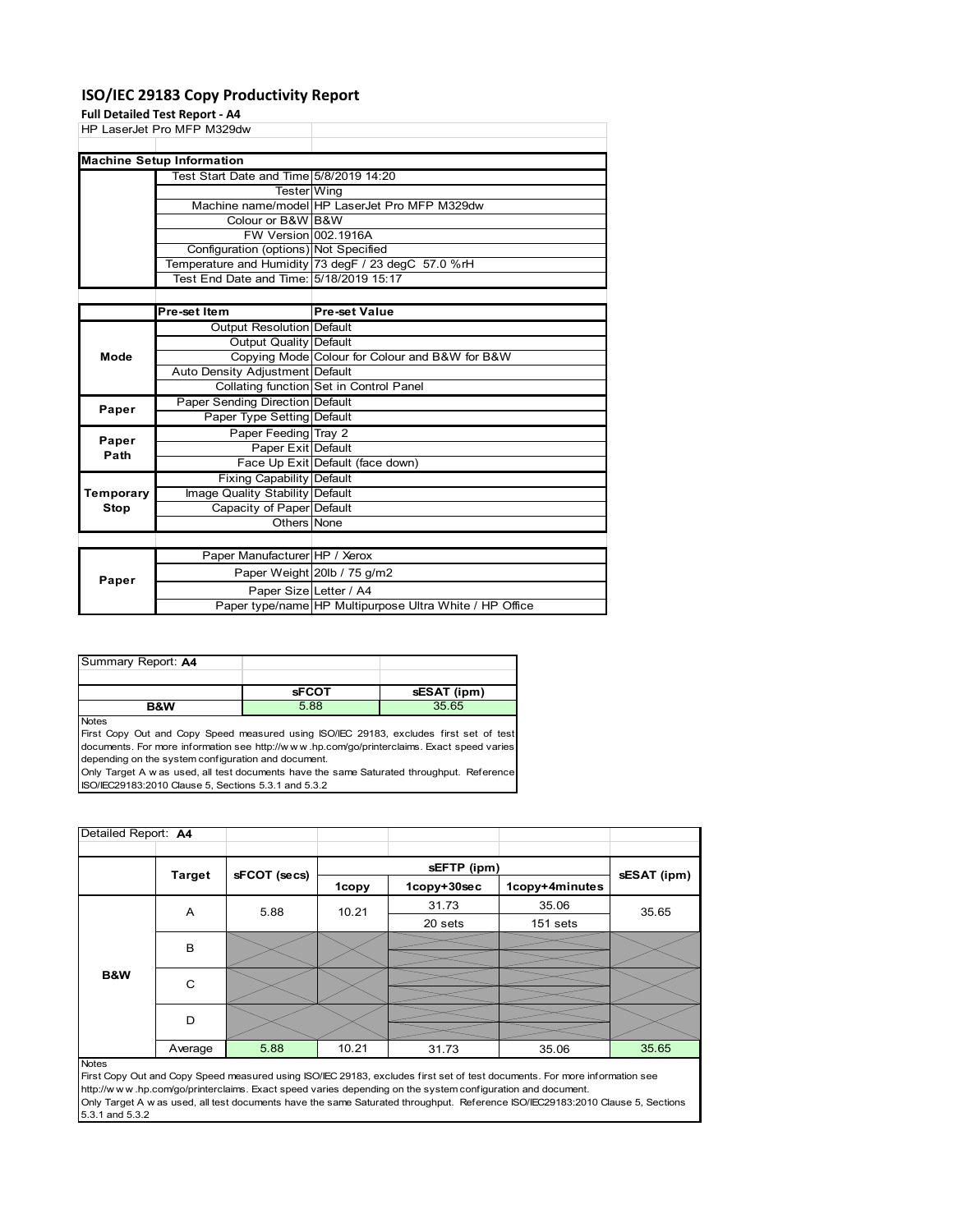# **ISO/IEC 24735 Copy Productivity Report**

**Full Detailed Test Report ‐ LETTER**

| <b>Machine Setup Information</b>        |                                                                 |
|-----------------------------------------|-----------------------------------------------------------------|
| Test Start Date and Time 5/8/2019 11:07 |                                                                 |
| Tester Wing                             |                                                                 |
|                                         | Machine name/model HP LaserJet Pro MFP M329dw                   |
| Colour or B&W B&W                       |                                                                 |
| FW Version 002.1916A                    |                                                                 |
| Configuration (options) Not Specified   |                                                                 |
|                                         | Temperature and Humidity 77 degF / 25 degC 88.0 %rH             |
| Test End Date and Time: 5/17/2019 18:52 |                                                                 |
|                                         |                                                                 |
| Pre-set Item                            | <b>Pre-set Value</b>                                            |
| Output Resolution Default               |                                                                 |
| <b>Output Quality Default</b>           |                                                                 |
| Copying Mode Default                    |                                                                 |
| Auto Density Adjustment Default         |                                                                 |
|                                         | Collating function Activated (if not activated in default mode) |
| <b>Paper Sending Direction Default</b>  |                                                                 |
| Paper Type Setting Default              |                                                                 |
|                                         | Paper Feeding Standard cassette                                 |
|                                         | Paper Exit Standard exit tray                                   |
| Face Up Exit Default                    |                                                                 |
| <b>Fixing Capability Default</b>        |                                                                 |
| Image Quality Stability Default         |                                                                 |
| Capacity of Paper Default               |                                                                 |
|                                         | Others Default                                                  |
|                                         |                                                                 |
| Paper Manufacturer HP / Xerox           |                                                                 |
|                                         | Paper Weight 20lb / 75 g/m2                                     |
| Paper Size Letter / A4                  |                                                                 |

|                         | <b>ISO/IEC 24735 Copy Productivity Report</b> |                                                     |            |                  |                  |                 |  |
|-------------------------|-----------------------------------------------|-----------------------------------------------------|------------|------------------|------------------|-----------------|--|
| Detailed Report: LETTER |                                               |                                                     |            |                  |                  |                 |  |
|                         | Copying                                       | FSOT (secs)                                         |            | EFTP (ipm)       |                  | ESAT (ipm)      |  |
|                         | Mode                                          | 1 set only                                          | 1 set only | 1 set + $30$ sec | 1 set $+$ 4 min  | $1$ set + 30sec |  |
|                         | 1:1                                           |                                                     | (1 set)    |                  |                  |                 |  |
| <b>Color Mode</b>       | 1:2                                           |                                                     | (1 set )   |                  |                  |                 |  |
|                         | 2:2                                           |                                                     | (1 set)    |                  |                  |                 |  |
|                         | 1:1                                           | 13.24                                               | 18.13      | 31.78<br>6 sets  | 36.06<br>39 sets | 37.43           |  |
| <b>B&amp;W</b> mode     | 1:2                                           | 21.01                                               | 11.42      | 26.26<br>6 sets  |                  | 36.16           |  |
|                         | 2:2                                           |                                                     |            |                  |                  |                 |  |
| <b>Notes</b>            |                                               | Reports located: http://www.hp.com/go/printerclaims |            |                  |                  |                 |  |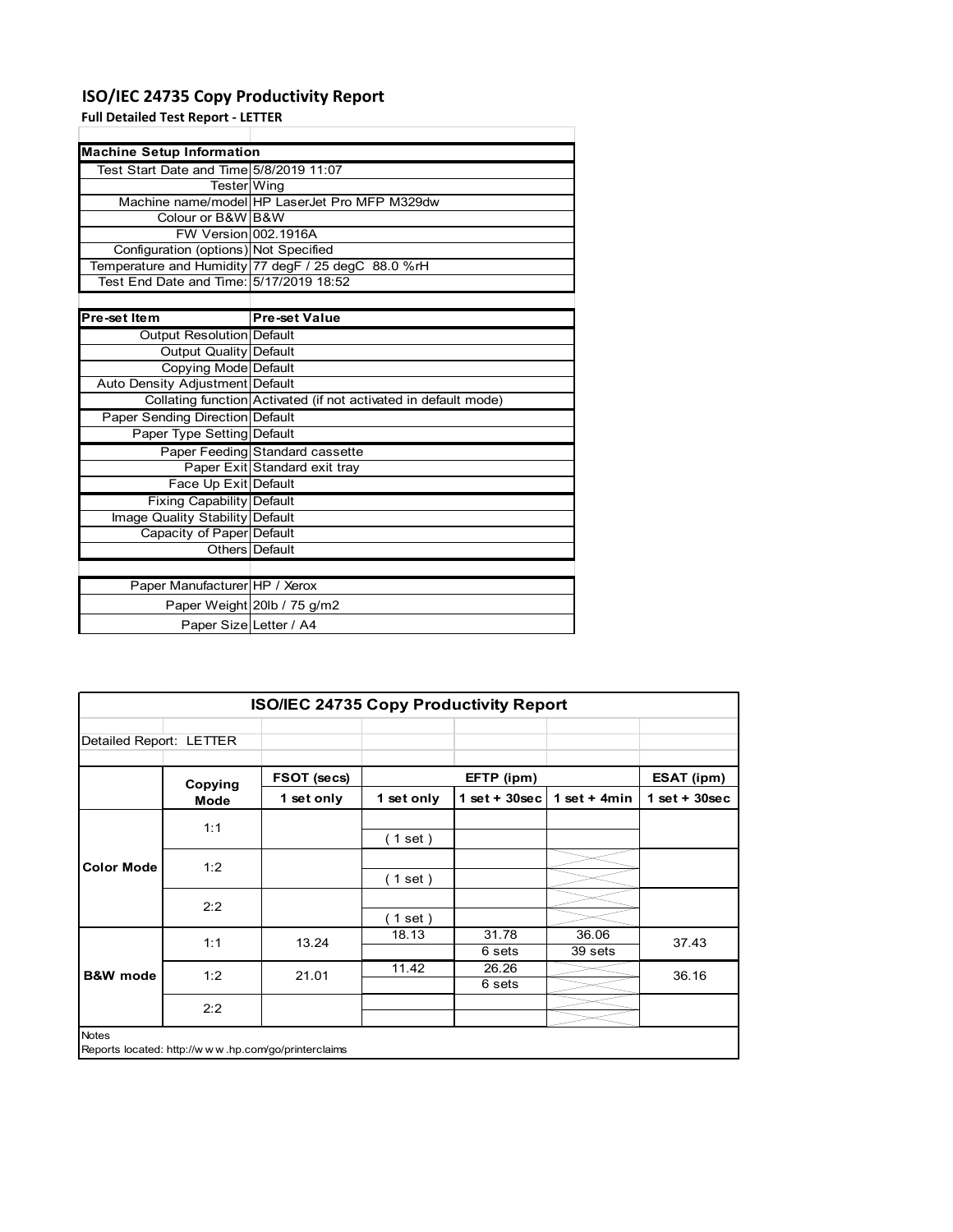# **ISO/IEC 24735 Copy Productivity Report**

### **Full Detailed Test Report ‐ A4**

| <b>Machine Setup Information</b>        |                                                                 |
|-----------------------------------------|-----------------------------------------------------------------|
| Test Start Date and Time 5/8/2019 11:07 |                                                                 |
| <b>Tester</b> Wing                      |                                                                 |
|                                         | Machine name/model HP LaserJet Pro MFP M329dw                   |
| Colour or B&W B&W                       |                                                                 |
| FW Version 002.1916A                    |                                                                 |
| Configuration (options) Not Specified   |                                                                 |
|                                         | Temperature and Humidity 77 degF / 25 degC 88.0 %rH             |
| Test End Date and Time: 5/17/2019 18:52 |                                                                 |
|                                         |                                                                 |
| Pre-set Item                            | <b>Pre-set Value</b>                                            |
| <b>Output Resolution Default</b>        |                                                                 |
| Output Quality Default                  |                                                                 |
| Copying Mode Default                    |                                                                 |
| Auto Density Adjustment Default         |                                                                 |
|                                         | Collating function Activated (if not activated in default mode) |
| <b>Paper Sending Direction Default</b>  |                                                                 |
| Paper Type Setting Default              |                                                                 |
|                                         | Paper Feeding Standard cassette                                 |
|                                         | Paper Exit Standard exit tray                                   |
| Face Up Exit Default                    |                                                                 |
| <b>Fixing Capability Default</b>        |                                                                 |
| Image Quality Stability Default         |                                                                 |
| Capacity of Paper Default               |                                                                 |
|                                         | Others Default                                                  |
|                                         |                                                                 |
| Paper Manufacturer HP / Xerox           |                                                                 |
|                                         | Paper Weight 20lb / 75 g/m2                                     |
| Paper Size Letter / A4                  |                                                                 |

| <b>ISO/IEC 24735 Copy Productivity Report</b> |         |                                                     |            |                 |                  |                 |
|-----------------------------------------------|---------|-----------------------------------------------------|------------|-----------------|------------------|-----------------|
| Detailed Report: A4                           |         |                                                     |            |                 |                  |                 |
|                                               | Copying | FSOT (secs)                                         |            | EFTP (ipm)      |                  | ESAT (ipm)      |
|                                               | Mode    | 1 set only                                          | 1 set only | $1$ set + 30sec | 1 set $+$ 4min   | $1$ set + 30sec |
|                                               | 1:1     |                                                     | (1 set )   |                 |                  |                 |
| Colour<br>Mode                                | 1:2     |                                                     | (1 set)    |                 |                  |                 |
|                                               | 2:2     |                                                     | (1 set)    |                 |                  |                 |
|                                               | 1:1     | 13.63                                               | 17.62      | 30.54<br>6 sets | 34.30<br>37 sets | 35.65           |
| <b>B&amp;W</b> mode                           | 1:2     | 21.30                                               | 11.26      | 25.28<br>6 sets |                  | 34.62           |
|                                               | 2:2     |                                                     |            |                 |                  |                 |
| <b>Notes</b>                                  |         | Reports located: http://www.hp.com/go/printerclaims |            |                 |                  |                 |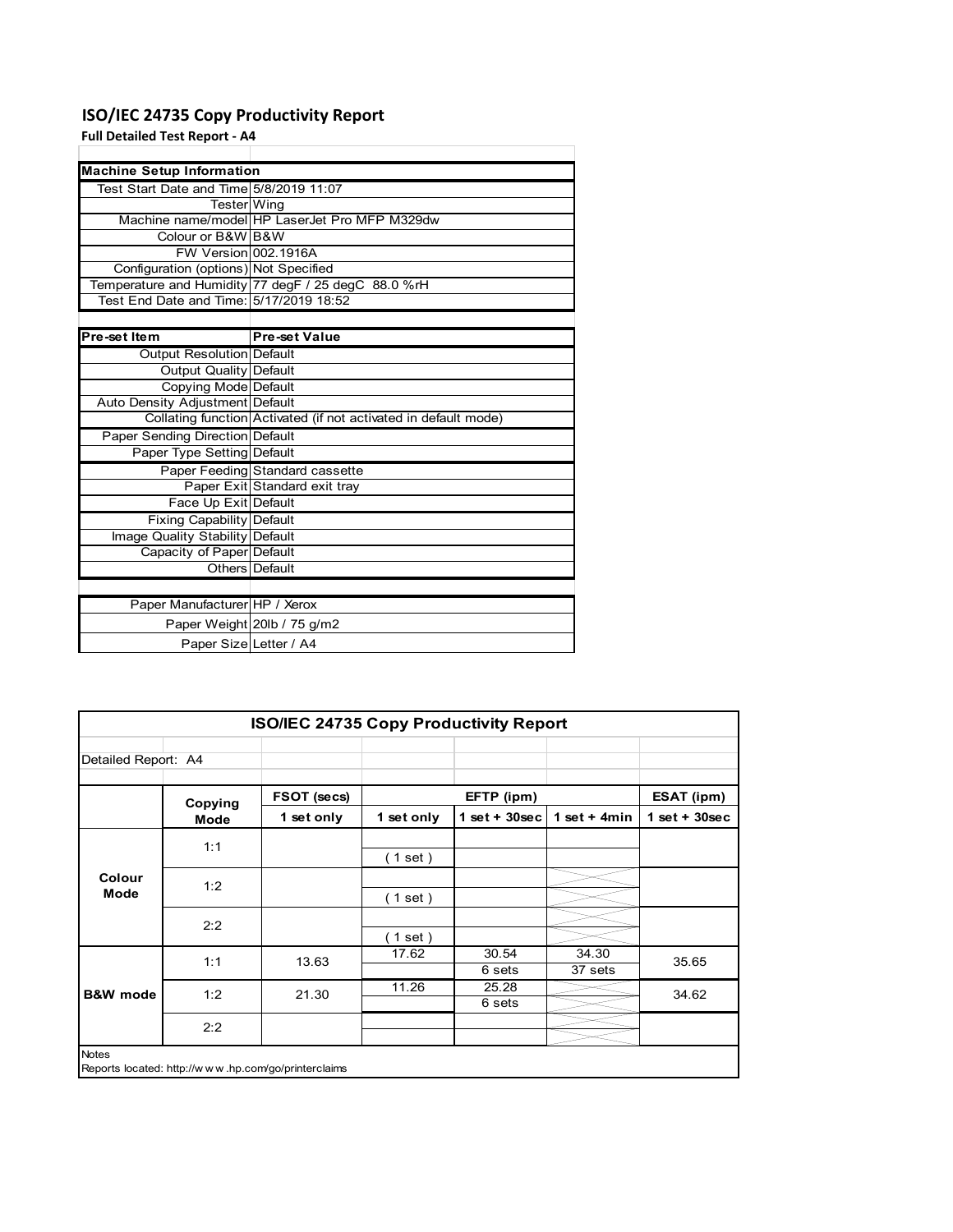### **ISO/IEC 17991 Scanning Productivity Report**

#### **Full Detailed Test Report ‐ LETTER**

|            | <b>Machine Setup Information</b> |                                          |  |  |  |
|------------|----------------------------------|------------------------------------------|--|--|--|
|            | Test Start Date and Time         | 5/9/2019 13:40                           |  |  |  |
|            | Tester                           | Wing                                     |  |  |  |
|            | Machine name/model               | HP LaserJet Pro MFP M329dw               |  |  |  |
|            | Colour or B&W                    | B&W                                      |  |  |  |
|            | Configuration (options)          | Default                                  |  |  |  |
|            | Temperature and Humidity         | 75 degF / 24 degC 51.0 %rH               |  |  |  |
|            | Voltage                          | 220V                                     |  |  |  |
|            | Test End Date and Time           | 5/9/2019 14:14                           |  |  |  |
|            |                                  |                                          |  |  |  |
|            | Preset Item                      | <b>Preset Value</b>                      |  |  |  |
|            | Scanning resolution              | default (200 dpi)                        |  |  |  |
|            | Colour or grey scale/B&W         | default (colour)                         |  |  |  |
| Mode       | Duplex / simplex                 | default (simplex)                        |  |  |  |
| and        | Original page size               | default (A4)                             |  |  |  |
| Setting    | Paper feed orientation           | default (long edge)                      |  |  |  |
|            | Scan destination                 | default (shared network)                 |  |  |  |
|            | Storing File Type                | default (PDF-multi)                      |  |  |  |
|            | Auto scan quality adjustment     | default (factory preset default setting) |  |  |  |
| <b>ADF</b> | Paper feed direction             | default (long edge)                      |  |  |  |
|            | Output orientation               | default                                  |  |  |  |
| Paper-path | Scanning unit                    | default (duplex ADF)                     |  |  |  |

### **ISO/IEC 17991 - Scan Summary Report: ADF Productivity Measurement**

| <b>Summary Report: Letter</b>                                                                   |                | <b>Scanning Mode</b><br><b>Measurement result</b> |              |               |
|-------------------------------------------------------------------------------------------------|----------------|---------------------------------------------------|--------------|---------------|
|                                                                                                 | File format    |                                                   |              | scESAT 30secA |
|                                                                                                 | version        | Resolution                                        | side         | (ipm)         |
| Colour                                                                                          | <b>PDF 1.6</b> | 300                                               | single sided | 21.49         |
|                                                                                                 |                |                                                   | double sided | 0.00          |
| <b>B&amp;W</b>                                                                                  | <b>PDF 1.6</b> | 300                                               | single sided | 31.06         |
|                                                                                                 |                |                                                   | double sided | 0.00          |
| <b>Notes</b><br>45 For access to former than a such than (from contract and an industrial basic |                |                                                   |              |               |

1) For more information see http://w w w .hp.com/go/printerclaims. 2) For the B/W results, the device scan setting is set to "Scan in B/W".

### **ISO/IEC 17991 - Scan Summary Report: Network Folder Productivity Measurement**

| <b>Summary Report: Letter</b>                                                                                                               | <b>Scanning Mode</b>     |            |                  | <b>Measurement result</b> |                             |                            |
|---------------------------------------------------------------------------------------------------------------------------------------------|--------------------------|------------|------------------|---------------------------|-----------------------------|----------------------------|
|                                                                                                                                             | File format<br>version   | Resolution | Scanning<br>side | scEFTP 30secF<br>(ipm)    | File size 30secF<br>(Mbyte) | Number of<br>Sets (30secF) |
|                                                                                                                                             | <b>PDF 1.6</b><br>Colour | 300        | single sided     | 18.95                     | 8.56                        | 4.00                       |
|                                                                                                                                             |                          |            | double sided     | 0.00                      |                             |                            |
| B&W                                                                                                                                         | 300<br><b>PDF 1.6</b>    |            | single sided     | 26.91                     | 10.21                       | 5.00                       |
|                                                                                                                                             |                          |            | double sided     | 0.00                      |                             |                            |
| Notes                                                                                                                                       |                          |            |                  |                           |                             |                            |
| 1) For more information see http://www.hp.com/go/printerclaims.<br>2) For the B/W results, the device scan setting is set to "Scan in B/W". |                          |            |                  |                           |                             |                            |

#### File format version Resolution Scanning side scEFTP 1setA (ipm) scEFTP 30secA (ipm) scESAT 30secA (ipm) single sided 15.09 19.49 21.49 double sided 0.00 0 0 0 0 0 0 single sided 19.35 27.77 31.06 single sided 19.35<br>double sided 0.00 double sided 0.00 0 0 0 **ISO/IEC 17991 - Scan Full Report: ADF Productivity Measurement Immary Report: Letter Measurement** re **Scanning Mode Colour** PDF 1.6 300 **B&W** PDF 1.6 300

Notes 1) For more information see http://w w w .hp.com/go/printerclaims. 2) For the B/W results, the device scan setting is set to "Scan in B/W".

|                                                   | ISO/IEC 17991 - Scan Full Report: Network Folder Productivity Measurement<br><b>Summary Report: Letter</b> |            |                  |                       |                        |                             |                               |
|---------------------------------------------------|------------------------------------------------------------------------------------------------------------|------------|------------------|-----------------------|------------------------|-----------------------------|-------------------------------|
| <b>Scanning Mode</b><br><b>Measurement result</b> |                                                                                                            |            |                  |                       |                        |                             |                               |
|                                                   | File format<br>version                                                                                     | Resolution | Scanning<br>side | scFFTP 1setF<br>(ipm) | scFFTP 30secF<br>(ipm) | File size 30secF<br>(Mbyte) | Number of<br>Sets<br>(30secF) |
| Colour                                            | PDF 1.6                                                                                                    | 300        | single sided     | 13.89                 | 18.95                  | 8.56                        | 4                             |
|                                                   |                                                                                                            |            | double sided     | 0.00                  | 0.00                   |                             |                               |
| <b>B&amp;W</b>                                    | <b>PDF 1.6</b>                                                                                             | 300        | single sided     | 17.42                 | 26.91                  | 10.21                       | 5                             |
|                                                   |                                                                                                            |            | double sided     | 0.00                  | 0.00                   |                             |                               |

1) For more information see http://w w w .hp.com/go/printerclaims. 2) For the B/W results, the device scan setting is set to "Scan in B/W".

|            | <b>Test System Parameters</b> |                                                       |  |  |
|------------|-------------------------------|-------------------------------------------------------|--|--|
|            | Item                          | Value                                                 |  |  |
|            | Computer name                 | HP Compaq Elite 8300 Small Form Factor                |  |  |
|            | Processor                     | Intel Core i7 -3770, 3.4 GHz                          |  |  |
|            | System Chip Set               | Intel C216 Chipset Family SMBus Host Controller       |  |  |
|            | System Board                  | System devices, default system BIOS                   |  |  |
|            | <b>System Memory</b>          | 4 GB                                                  |  |  |
| System     | Hard Drive Subsystem          | Standard disk drive (Seagate)                         |  |  |
|            | Video Subsystem               | AMD Radeon HD 6350                                    |  |  |
|            | <b>Optical Drive</b>          | HP DVD A DH16aCSHR ATA                                |  |  |
|            | I/O Subsystem                 | <b>Builtin</b>                                        |  |  |
|            | <b>USB Subsystem</b>          | USB 2.0/3.0                                           |  |  |
|            | <b>Operating System</b>       | Windows 7 Business/Ultimate, 64 bit, Build 7601, SP 1 |  |  |
|            | Location of network folder    | РC                                                    |  |  |
|            | Internet Protocol             | IP <sub>v4</sub>                                      |  |  |
| Scanning   | <b>Transfer Protocol</b>      | <b>SMB</b>                                            |  |  |
| Device     | Hub                           | Trendnet Router and Gbit Switch                       |  |  |
| Connection | Network Speed                 | TCP 10/1000 Mbit Ethernet                             |  |  |
|            | Connetion Cable               | Cat6 Straight cable                                   |  |  |
|            | Wireless router               | No use                                                |  |  |
|            | Others                        | No use                                                |  |  |